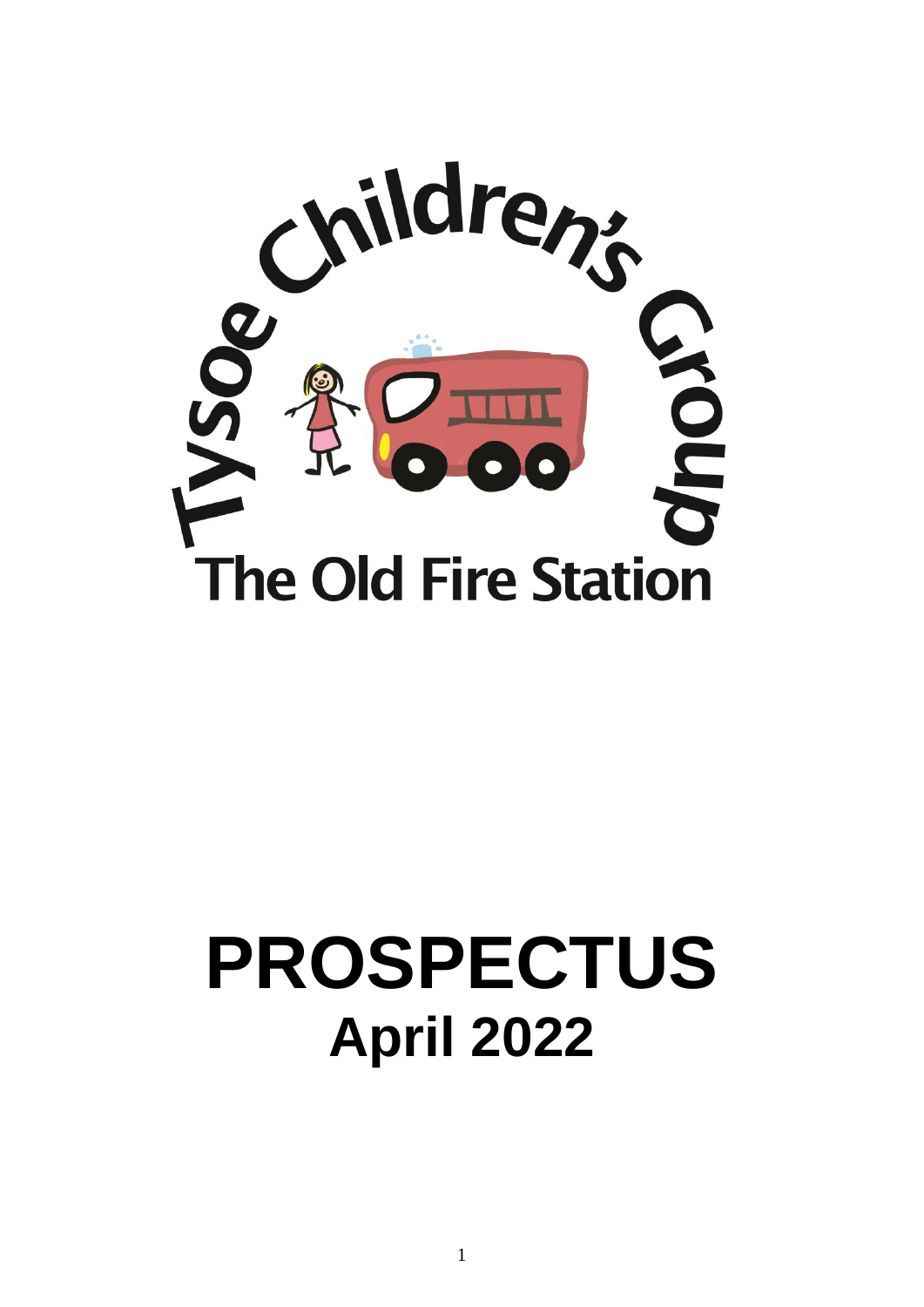# **Welcome to Tysoe Children's Group, The Old Fire Station, Tysoe**

Here at The Old Fire Station we provide a range of childcare services for children aged 18 months -11 years.

We are open Monday to Friday between 7.45am and 6pm daily, however we do close for one week over the Christmas/New Year period, so we can offer you flexible childcare with hours to suit your needs.

The Old Fire Station is run by a Board of Volunteers, elected from parents and members of the local community. We are Local Authority (LA) registered, OFSTED inspected and a member of the Early Years Alliance.

Our pre-school operates from 9am until 4pm, weekdays during school term time. Children can join us any time from eighteen months until they start school. Free sessions for eligible three and four year olds are available through the Early Education Funding Grant (Maximum 15 hours per child universally plus an extended 15 hours per week for eligible parents per week) and eligible two year olds through the 2Help programme.

Before and after school clubs operate from 7.45 am until 9am and 3.30pm until 6pm, weekdays during school term time. These clubs are open to all children from the age of 18 months - 11 years and include a walking bus service to and from Tysoe Church of England Primary School.

During school holidays and the majority of teacher training days we operate a holiday club for children aged 18 months - 11 years. Holiday clubs gives your child the chance to try new activities and old favourites including sports, craft, cooking and visits to local attractions.

If you would like to find out more about us, please contact me. I look forward to meeting you and your child and answering your questions.

Yvonne Dillon Centre Manager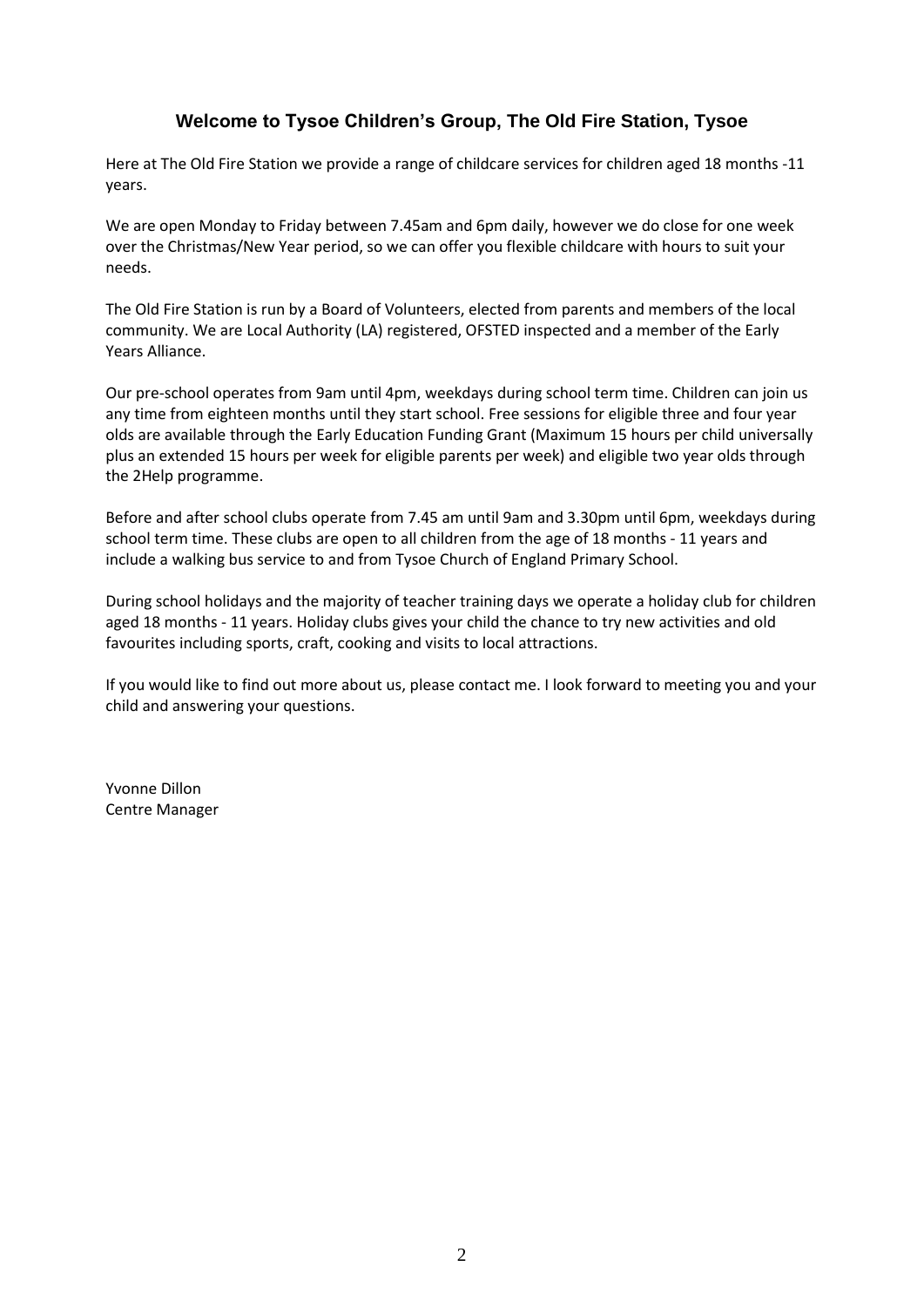# **Our Values**

Our vision is to provide high quality, flexible, affordable, and reliable services to children, their families, the Tysoe Community and surrounding villages.

Caring for and educating children is our passion. We understand that by choosing to use our centre you are trusting us with the most precious little people in your life. We promise to care sensitively, teach reflectively, and protect completely.

We are proud that we are a small centre and are able to give individual attention and respond to individual and changing needs.

Staff are well qualified, experienced practitioners who provide individual care, a stimulating environment and carefully planned activities designed to promote your child's learning and enjoyment.

Our centre is over seen by a group of Trustees in collaboration with Warwickshire County Council. We work in many professional partnerships including with Ofsted, the health visiting team and draw on voluntary local expertise as needed. We are a registered charity, we do not make a profit, and all fund raising and fees go straight back into enhancing the services we provide.

#### **Admissions**

If you would like your child to come to our pre-school, holiday club or before and after-school club then you are welcome to come and view our facilities. You are welcome to bring your children with you when you visit. Yvonne, our manager, or a senior member of staff will give you a guided tour and answer any of your questions. Please phone us on 01295 680624 or email [admin@tysoechildrensgroup.co.uk](mailto:admin@tysoechildrensgroup.co.uk) to make an appointment to view.

Once you have decided that you would like to register then you will be asked to complete and return our registration form.

There is a £50 registration fee for Pre-School children, which covers administration costs and either a complimentary sweatshirt or polo shirt for your child.

There is a £20 registration fee for our other childcare services, to cover administration costs.

The registration fee is not applicable for any child accessing only the 15 hours free entitlement, Early Education Funding or on the 2Help funding programme.

In our sparks room we welcome children from eighteen months, progress to our flames room at three years old and can enjoy our setting until they start school. Children using our pre-school are also welcome to access the wrap around provision of breakfast club, after school club and holiday club should they wish to do so. Children are welcome at our before and after school club and our holiday club up to the age of eleven.

Places are allocated on a first come first served basis. In the event that the waiting list for pre-school is full we will take into account your child's age, the distance you live from pre-school and whether they have any siblings that currently use the centre. In the event that we are unable to admit you to a requested session because it is full we will keep a waiting list and contact you as soon as spaces become available.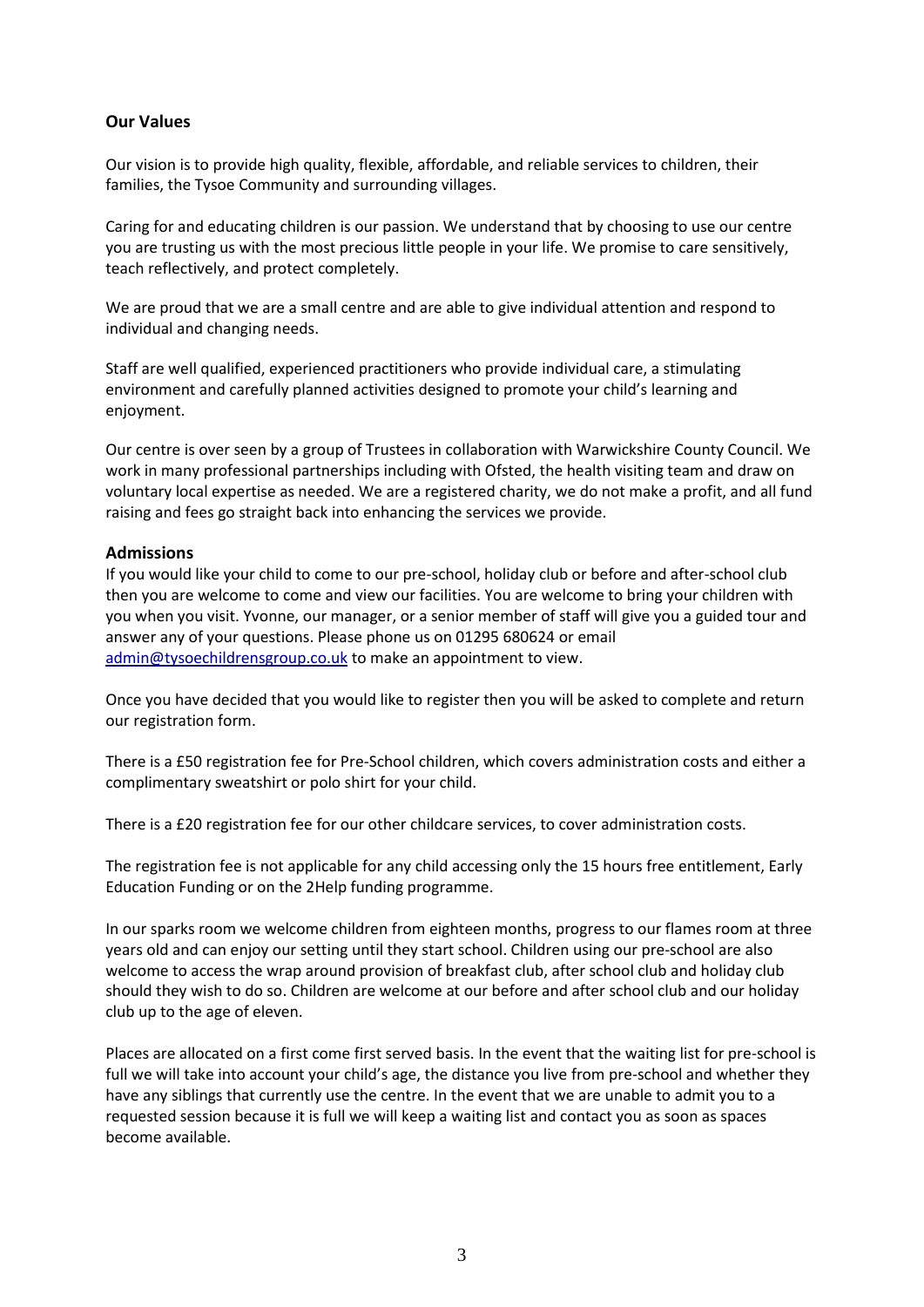We welcome vulnerable children or those with special needs and will work with you as parents and carers to make sure they can take part fully in our activities. So that we can assist families in need, we try to keep a space vacant throughout the year to accommodate an emergency admission from the vicinity.

Tysoe Children's Group has forged close links with Tysoe Church of England Primary School. We offer a walking bus to and from the school for all children using our clubs. The reception class teachers and our staff work together to help children in the final year of our pre-school prepare for the transition to school. However, parents must be aware that attending our pre-school does not guarantee a place at Tysoe Church of England Primary School and those wishing to attend the primary school need not attend the pre-school.

If you would like to know more about our admissions procedures then please speak to a member of staff. Our admissions policy is also available to read in the office or on our website.

#### **Settling In**

We believe that each child is an individual and needs to adjust to our environment in their own way. Accordingly we tailor our settling in process to meet the individual needs of the child and the family. When you register we will work with you to create a settling in plan that aims to meet the needs of all parties.

In our pre-school each child is allocated a member of staff as their key person. The key person will work closely with you to do some information gathering so that we understand your child's likes and dislikes and their routine. This process helps us to support your child to settle into our pre-school routine. Please speak to your key person if you have any concerns about your child, their development or their well-being.

#### **Explanation of sessions**

Here at Tysoe Children's Group we pride ourselves on providing flexible childcare to suit your needs. **Early Education Funding (EEF)** is available for all children from the term following their third birthday. Children who are eligible can receive 15 hours per week of early education funded childcare. We are happy to assist you to fill in the required forms. We will claim the EEF on your behalf and deduct it from your monthly fees. Some parents may be eligible for an extended 15 hours funding (known as 30 hours funding) and more information about this can be found by visiting [www.childcarechoices.gov.uk](http://www.childcarechoices.gov.uk/) Two year old children registered on the **2Help programme** can also access a 15 hour entitlement of funded nursery education for their child subject to the eligibility criteria being fulfilled. Please ask Yvonne for more information.

In pre-school we are able to offer a range of options to suit the needs of parents. Pre-school operates between 9.00 am and 4.00 pm and wrap around care can be met by using our Before and After School Club. Pre-School mornings run from 9.00 am–1.00pm which can be taken as 3 hours of the free entitlement with 1 hour payable for lunch time and an afternoon session 1.00 pm–4.00 pm. A further option is from 9.00 am–4.00 pm which can be taken as 6 hours of the free entitlement plus 1 hour payable for the lunch time period. A hot lunch is served at lunch time at additional cost.

It is usual practice to commit to at least half a term's bookings, with many parents booking in for the complete year. We do ask however for 4 weeks written notice for cancellations of places. Extra sessions can be booked, subject to availability, usually at very short notice, for those unexpected events – a phone call is usually all that is needed.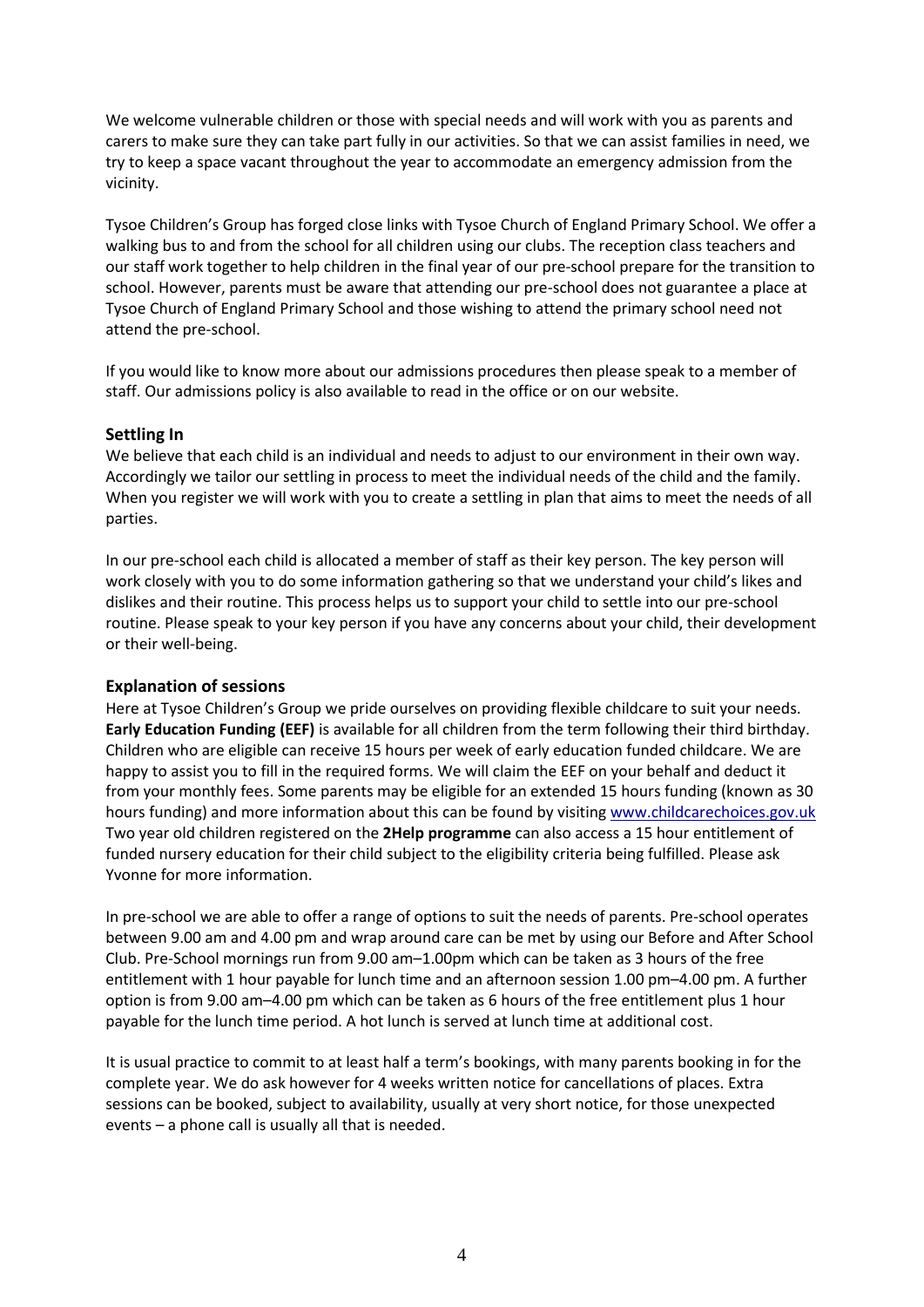# **Before and After School Club**

Our Before School Club or Breakfast Club opens at 7.45 am and runs until 9.00 am with walking bus leaving the centre at 8.40 am to Tysoe Primary School, however we do ask that children arrive by 8.20am if they require breakfast. After School Club is operational from 3.30 pm, when children are collected from Tysoe Primary the school and walked back to the centre, where snacks and refreshments await them. A nutritious tea (home cooked on the premises) is served at 5.00 pm, with the club closing at 6.00 pm promptly. In both before and after school clubs, many parents make long term commitments, which will guarantee their childcare requirements, however this is not always necessary as we also have many ad hoc users, but there is a small chance that we do not have vacancies for the days you then require, leaving you a little frustrated. We operate a cancellation policy for both before and after school club – 24 hours or more notice of cancellation and there is no charge payable (or a credit is raised if pre-paid).

Our popular Holiday Club operates, in line with the Warwickshire County Council academic term times. Holiday club is open between 7.45 am and 6.00 pm. Again we try and offer a degree of flexibility with sessions operating from 7.45 am until 6.00 pm; 7.45 am until 1.00 pm; 1.00 pm until 6.00pm, there is an additional charge for a cooked lunch 12 noon and/or tea at 5pm with this session, and 9.00 am until 4.00 pm (mini-day). Cancellation charges apply – at least one weeks' notice of cancellation – no charge is payable, less than a week but at least 48 hours' notice – 50% payable, and less than this full fee payable.

# **Homework Corner**

Our After School Club operates so that children can relax after school in a safe environment. The children are collected from Tysoe School - unfortunately we are not able to provide the service for any other schools - by our walking bus. On arrival most children ask – "What's for tea?" and "Can we play outside?" Probably just as they do when they get home! We want to provide a different atmosphere from school where children who have been working hard and concentrating all day can relax a little and chat freely with friends and staff. We do not therefore routinely ask them about homework. However for those children who want to, a quiet corner is always provided so that they can do school homework or just reflect on their day quietly. If you would like your child to start homework when with us, please let us know and we will encourage your child to do so.

Bookings are just a phone call or email us at admin@tysoechildrensgroup.co.uk or through the website – we will always reply so you are confident we have your booking or cancellation.

# **Opening Hours / Term Dates**

We are open from 7.45 am until 6.00 pm, 51 weeks of the year. We are closed on bank holidays and the week between Christmas and New Year. We follow the same term times as Tysoe Primary School.

# **Invoicing**

Fees are invoiced at the end of the month in arrears with government grant funding sessions being shown at zero value. Invoices must be paid in full and payment should be made by the date indicated on the invoice letter, usually  $16<sup>th</sup>$  of the month.

We reserve the right to charge a late payment fee of £10 per week for any payment not made by the specified date.

Preferred method of payment is either by BACS, Stripe, GoCardless Direct Debit or employer/tax free childcare vouchers – details are printed on the invoice for your information. Continual failure to meet payments may result in the termination of your child's place. In such cases, the parent remains responsible for all outstanding fees.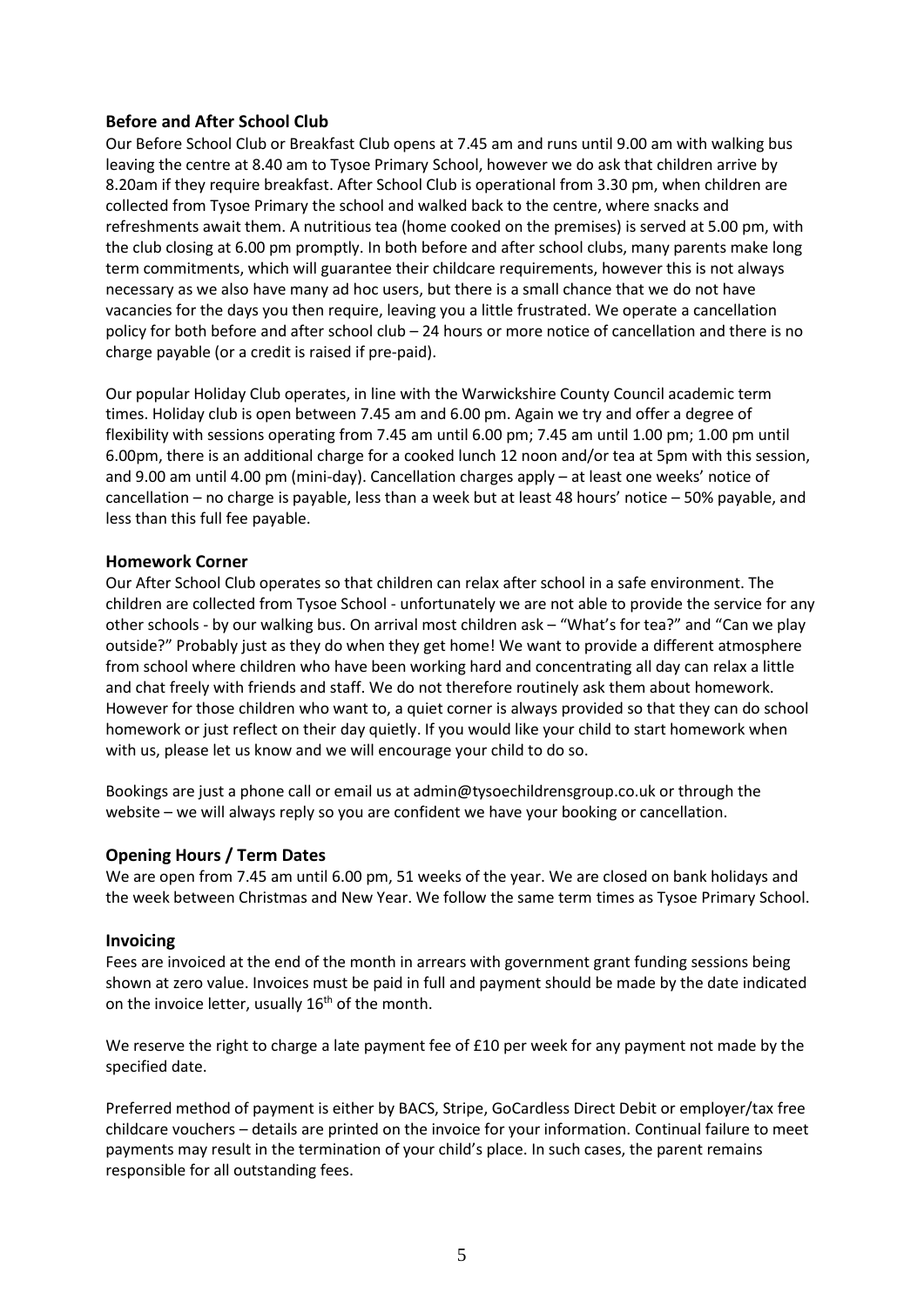All pre-school sessions that have been booked will be included in your bill, even if your child misses a session due to illness or holiday. Any one off sessions will be invoiced at the end of that month.

Non-attendance at pre-booked Before and After School Club will be refunded provided you give us 24 hours notice of the cancellation.

Non-attendance at pre-booked Holiday Club sessions will only be refunded (in full) provided you give us at least 1 weeks written notice, 50% of your fee will be refunded if the notice is less than 1 week but more than 48 hours, otherwise full fees are payable.

#### **Late Collection of Children**

It is important for children and staff that children are collected promptly at the end of their session. Whilst we appreciate that delays are sometimes unavoidable, we do reserve the right to charge £5 per every 15 minutes of lateness to cover our additional staff costs,.

#### **Routine of Day – Pre-School**

Children enter the setting at 9.00 am. Children then self-register and select an activity of their choosing. After approximately 10 minutes the children will be gathered together for group time, staff will welcome everybody and Staff explain the activities for the morning/afternoon session and the children are then able to choose what they want to do. All children will be encouraged to take part in a variety of activities. Another short group time will take place about an hour after the first one, this group time usually focus's on 'Letters and Sounds' activities encouraging children's listening and speaking skills. Children can access the outdoor environment at any time during the session but we particularly encourage all children to experience the outdoors after snack and the second group time. Children are brought together again just before lunch time to listen to stories, sing nursery rhymes or celebrate any special learning or achievements.

#### **Curriculum**

We provide good quality care within the parameters and guidelines of OFSTED and we are a member of the Early Years Alliance, which ensures we are up to date with current information in the field of early years education. Pre-school sessions are supervised by qualified and professional staff providing a happy and secure environment for your child to fully access the Early Years Foundation Stage curriculum.

# **Learning & Development**

In pre-school each child will be allocated a key worker, who will be responsible for liaising with the child's parent or carer. Firstly we collect information from you about your child, your family and the home environment, as well as any specific and relevant information such as medication, dietary requirements etc. Changes in routine at home can affect your child's wellbeing and development, therefore we feel it is important for us to be kept informed to enable us to provide the best possible care at all times. The key worker will also maintain the child's learning journal, which is the document we use to record your child's learning and development progress and their achievements during their time with us here at Tysoe Childrens Group. We use an on-line programme called Blossom for staff to take observations of significant achievements, take photographs of children busy in their work (play) and learning environments. Parents are invited to share their child's achievements (from home) by using the Blossom app which you are invited to register with once registration has been completed and you have attended the information gathering session here at Tysoe Childrens Group.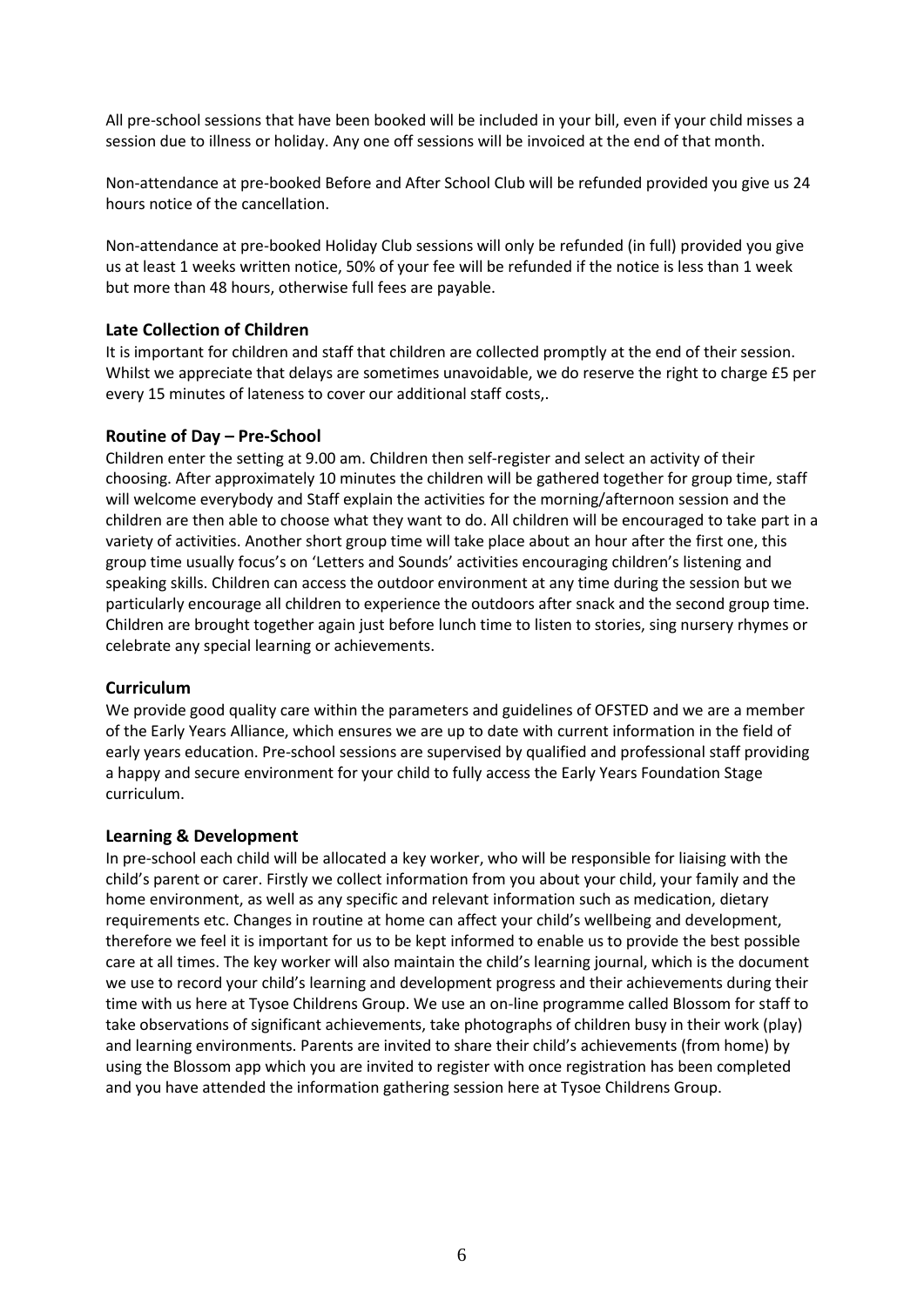# **Supporting Learning Difficulties**

All children have an entitlement to a broad and balanced curriculum. We work hard to ensure that our provision is appropriate to each individual child's needs. Parents, carers and staff at The Old Fire Station work together to identify and assess those needs and plan for continuous development and achievement. We can offer additional support for any child, whether they attend our pre-school, before or after school club, or our holiday club. If you think your child requires additional support then please do not hesitate to speak to us and we will work with you to ensure that your child gets the most out of their time here.

Should you require further information or advice please speak to your child's key worker, our manager, or our special educational needs co-ordinator. Our Special Needs Policy is available in the office or on our website.

#### **Healthy Eating**

We ensure that children at The Old Fire Station are provided with good healthy food, freshly cooked. We use local ingredients and carefully plan meals to be balanced and enjoyable. Snacks are also carefully planned to offer variety and the opportunity to try new things.

We discuss healthy eating with the children and encourage them to make healthy choices. Children in pre-school, after school and holiday clubs are often engaged in cookery and baking activities where we stress the importance of a balanced healthy diet with the occasional treat.

If providing a packed lunch (**PLEASE NOTE WE ARE A NUT FREE SETTING)** please provide an ice pack, essential for the summer months. We have guidelines, rather than rules, which encourage healthy choices to be made when your child brings food to the centre. Great choices would include a filled sandwich/wrap/bread roll, etc. vegetable sticks and/or a piece(s) of fruit; yogurt; and one of the following - cake, biscuit, or crisps. Your child will stay satisfied for longer and have plenty of energy and learn good habits if you choose lunch box contents carefully. Fresh water and milk is readily available at all times and we encourage your child to drink a little and often so that they stay hydrated.

Some of our children have intolerances or allergies to certain foods. We make sure that all staff are aware of this and plan food choices accordingly. It is therefore vital that you let us know if your child has to avoid certain foods and that you keep us up to date with any changes or worsening. Where an Epipen or any other medication needs to be kept on site for emergency purposes we will work with the parents to ensure that all medicines, care plans etc. are kept up to date. We have a duty and responsibility to ensure that a child's allergy/intolerance should never interfere with his/her enjoyment or choice of activities.

#### **Clothing**

Your child is coming to us to enjoy learning. Learning is sometimes messy, especially with younger children, so it is helpful if your child wears clothes that are easily washable and are not 'best'. Even little children do try to stay clean for you, but becoming engrossed in finger painting, digging for worms in the garden or experimenting with water are all liable to leave their mark!

We try to encourage independence because this is extremely good for your child's confidence. It is, therefore, helpful if your child's clothes are easy to manage. Simple clothing with elastic waists and Velcro fasteners will make it easier for your child to gain confidence in their own abilities.

Please **name** your child's clothing that may get taken off, eg. their coat, hat and gloves.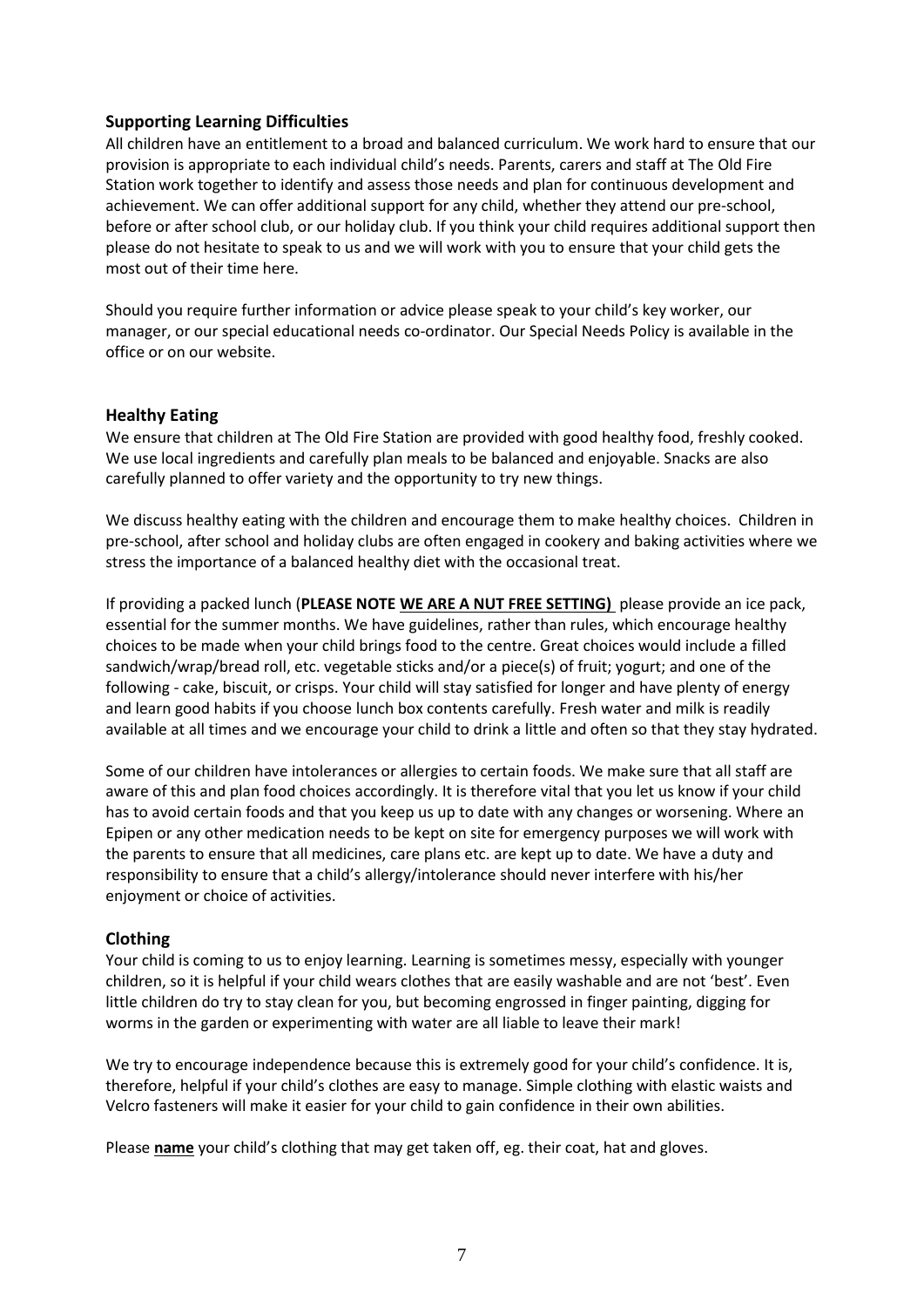Footwear should be well supportive of the foot if your child is to enjoy running, jumping and playing outside. Flip flops, Crocs and open toed sandals are not advisable. We have a selection of wellies and waterproof clothing for outdoor play in the drizzle and splashing in puddles!

We discourage children from wearing any kind of jewellery while using our centre. Ear-rings in particular can cause serious injury in the rough and tumble closeness that is sometimes part of children's play. If your child has pierced ears please ensure he/she wears studs or taped up ear rings when at school.

In hot, sunny weather we will try to ensure the children work mostly in the shade when they are outside, but please try to remember to apply sun screen before they come to us. We do have sunscreen at school so if you forget and want us to apply it please let us know. Wearing a cap, particularly a Legionnaire's cap which covers the head and back of the neck and clothes with long cotton sleeves provides good protection from the sun.

As part of the registration fee children will be given a sweatshirt or polo shirt. Either item is available to purchase, please ask a member of staff if you would like to place an order.

#### **Parents as Partners**

You are the expert when it comes to your child. You are the person who knows him or her best. You are the one who has taught and cared for them, we are now privileged to be able to join you in this exciting stage of their life. In order to achieve the best outcomes we need to work closely alongside you.

Our expertise is in child development and child care, yours is in how this applies in your child's very particular case. We cannot stress enough how important it is that you keep talking and communicating with us. We want to know what your child likes, dislikes and absolutely loves. We can base projects and even teach things like counting so much more successfully if we can base it around your child's interests. We will try to be available when you drop off or collect your child so that you can let us know how he/she is getting on and we can share what we have observed with you. We would love to hear what he has been doing at home, just as we know you want to hear what he has been doing in school.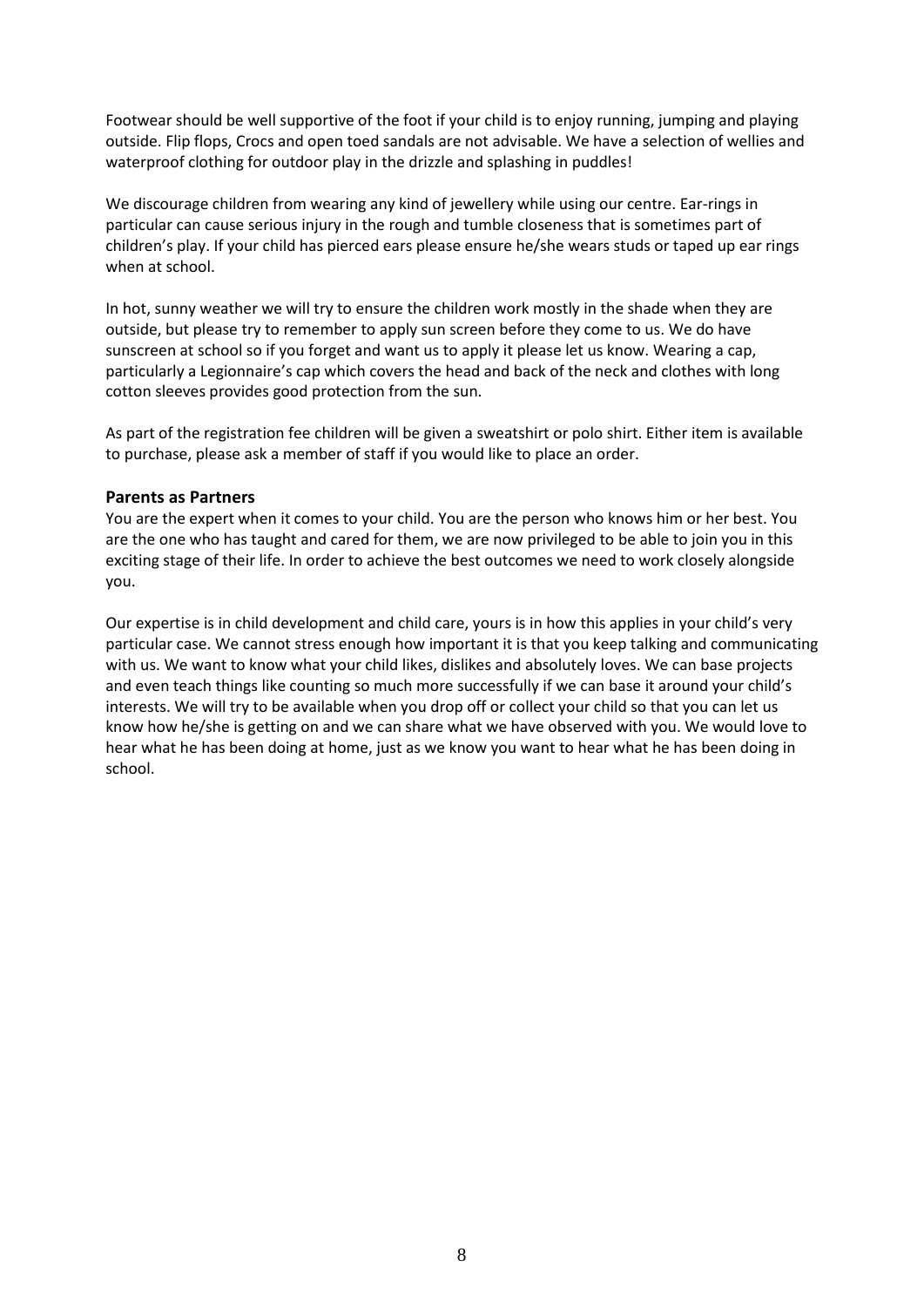## **Safeguarding**

It is of paramount importance to us that children are safe and happy while in our care. Safe, happy children are able to devote all their energies to learning.

We ensure this in many ways:

| Our staff       | All staff and directors are formally checked by the Disclosure and<br>Barring Service (DBS). No one who has not been checked will come<br>into contact with your child unaccompanied. Staff have suitable and<br>relevant childcare qualifications and training is kept up to date.                                                                                                                                |
|-----------------|--------------------------------------------------------------------------------------------------------------------------------------------------------------------------------------------------------------------------------------------------------------------------------------------------------------------------------------------------------------------------------------------------------------------|
| Our buildings   | We have key pad locks inside the centre and loud alerts to all exterior<br>doors; equipment is checked daily and discarded if unsafe; we have<br>regular fire practice and follow strict hygiene procedures; we have<br>safe off road parking and an enclosed outdoor area.                                                                                                                                        |
| Your children   | We have a password system to ensure that children only leave with a<br>person approved by their key carer/s. All staff are trained in Child<br>Protection. We have procedures in place to follow if we consider a<br>child to be in danger, or if a child discloses abuse. There is a flow chart<br>in the foyer and on our website which explains this procedure. Please<br>speak to us if you have any concerns. |
| Our walking bus | We provide this for children attending our before and after school<br>club. We always ensure there are at least 2 members of staff and<br>children wear fluorescent jackets.                                                                                                                                                                                                                                       |

Safeguarding is about more than your child's physical safety.

Our Safeguarding policy states that every child has an entitlement to be strong, resilient and listened to. We promote this through encouraging self-confidence, independence, a sense of belonging, and an aspiration in each child to fulfil their own potential. You are very welcome to read our full Safeguarding Policy, please just ask a member of staff. Our safeguarding policy is also available to read on our website.

#### **Transition to Primary School**

We work very closely with and have good links with Tysoe Primary School, however attendance at this pre-school does not automatically secure a place for your child at Tysoe Primary School.

The reception teacher and pre-school staff enjoy a good working relationship and children in their final pre-school year are often invited to join in with school activities and attend end of term events such as 'Teddy Bear's Picnic'

#### **Complaints**

The elected trustees of The Old Fire Station, managers and staff want to work with you to establish and maintain good relationships. We will keep you informed about our policies and the individual progress of your child. However, there may be a time when you, as a parent, carer or guardian, may have a complaint.

Whatever the issue, the important thing is to talk to either our manager or your child's key worker, as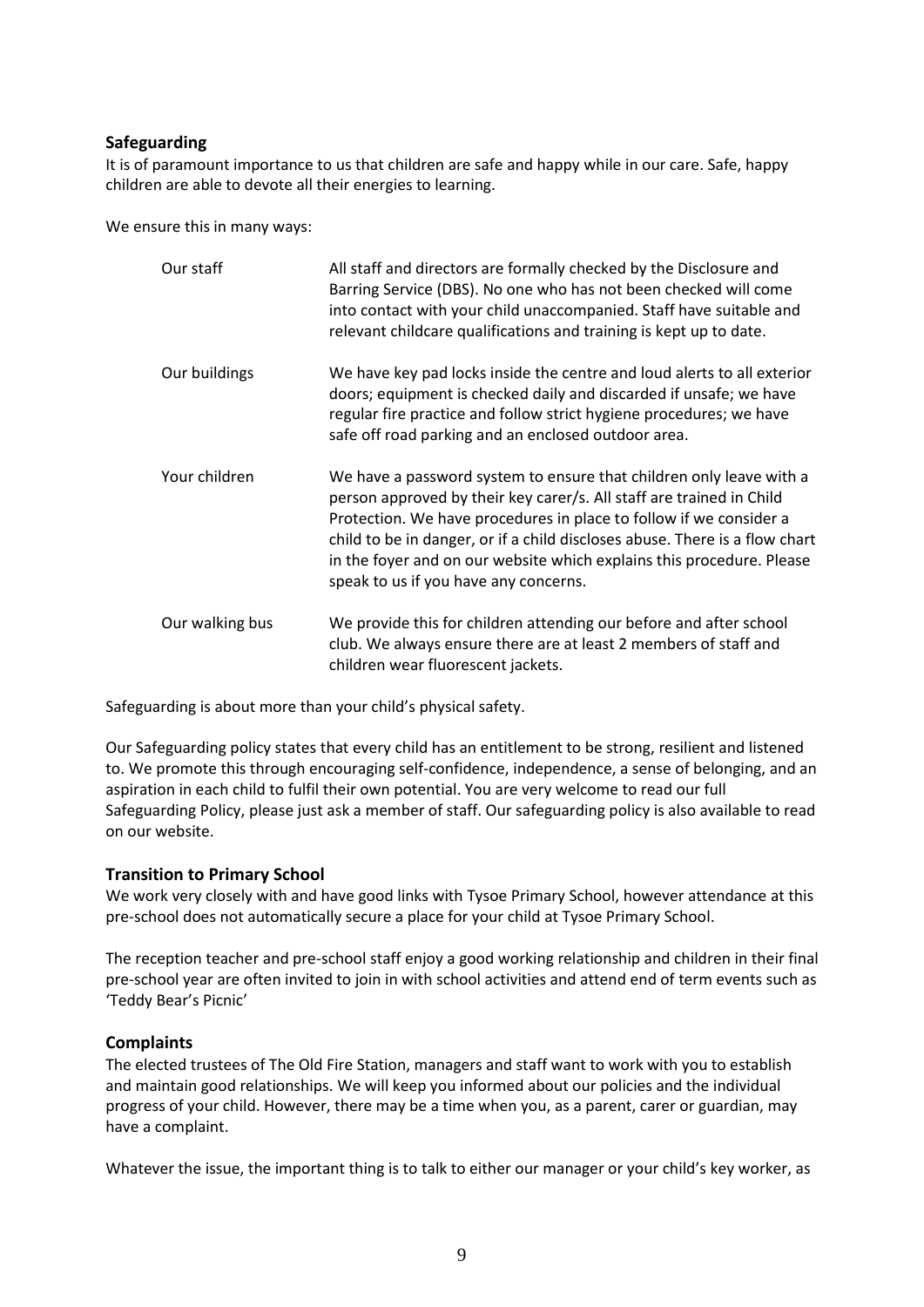soon as possible. It is better to do this sooner rather than later. They will do their best to resolve the issue. If you are not satisfied you should contact the Chair of the Board of Trustees (contact details are in this booklet and on the website). If the matter still is not resolved to your satisfaction you have the right to follow the formal complaint procedure, please see notice board. Our full complaints policy is available to read in the office or on our website.

# **Staff**

The staff are all well qualified and have a wealth of experience working with children. Most of them have their own children or grandchildren, so are well placed to understand any concerns you may have.

# **Management Board**

The Old Fire Station is a registered charity run by parents and carers for parents and carers. We are a non-profit making body and any profits we do accrue are invested into improving facilities and resources for the children.

All parents who use the centre are members of the charity. You are entitled to vote at the AGM (usually held in late November) and stand for election to the Board of Directors. To remain a lawful entity we must have a minimum of five directors. These are mainly parents of children attending the centre volunteering to oversee how the charity is run. No special skills are required, just a willingness to do what needs to be done.

#### Current Board Members

| Chairman:  | Alana Grocott   |
|------------|-----------------|
| Treasurer: | Judy Webb       |
| Secretary  | Jo Small        |
| Director   | Jennie Perry    |
|            | Karen Shortt    |
|            | Sophie Stephens |

#### **Fundraising and Social Events**

We rely heavily on our fundraising activity so we also have a small fundraising committee. They organise approximately three events a year from table top sales, to summer balls and coffee mornings to children's Halloween parties.

If you are interested in getting involved as a fundraiser or a director then please speak to Yvonne.

# **Wheelchair access & toilets**

Our facilities have ramped access for wheelchairs and accessible toilets.

# **Dogs**

Please do not bring dogs onto the Old Fire Station Site. The only exception to this are sight, learning or disability assistance dogs.